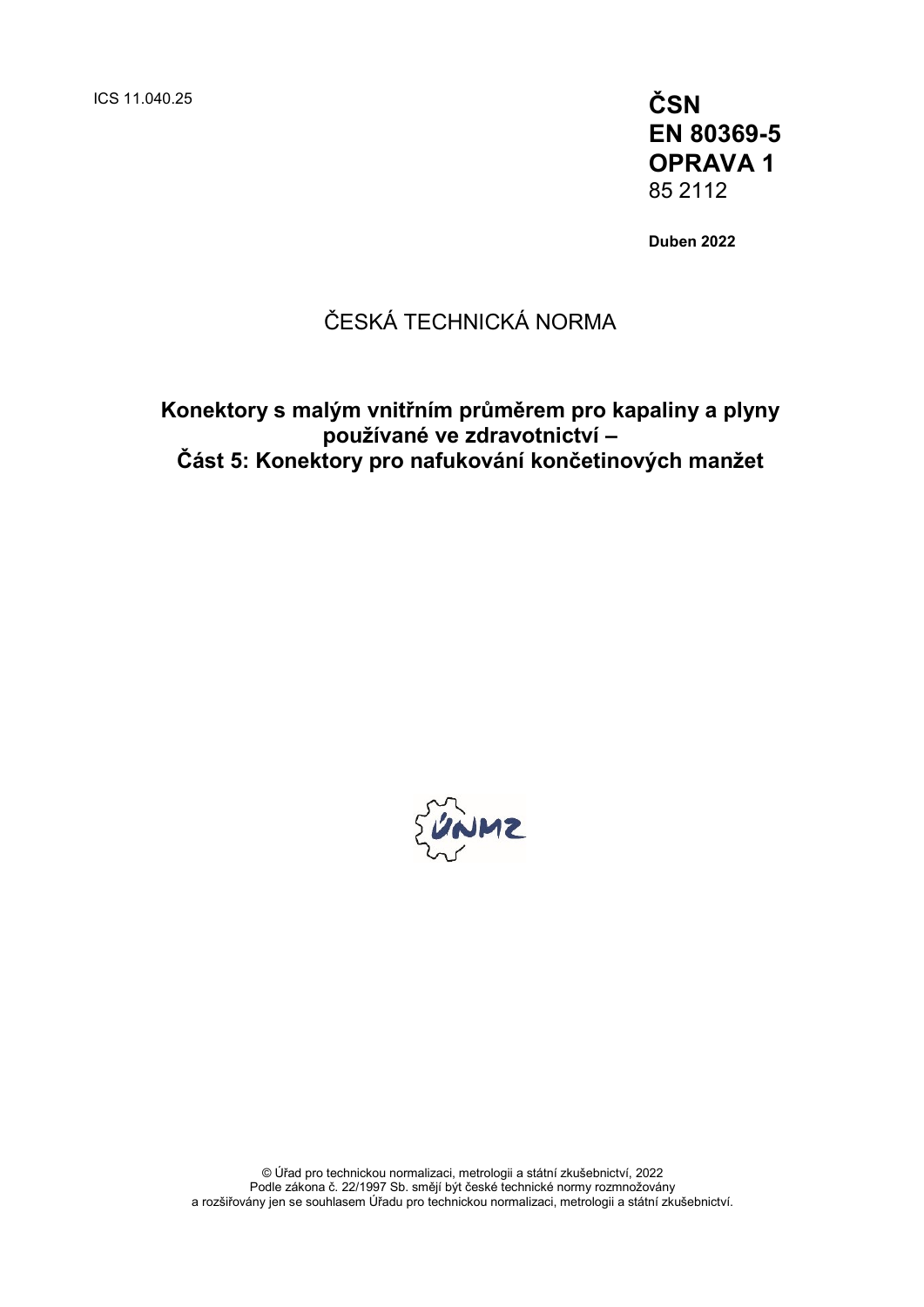ČSN EN 80369-5/Opr. 1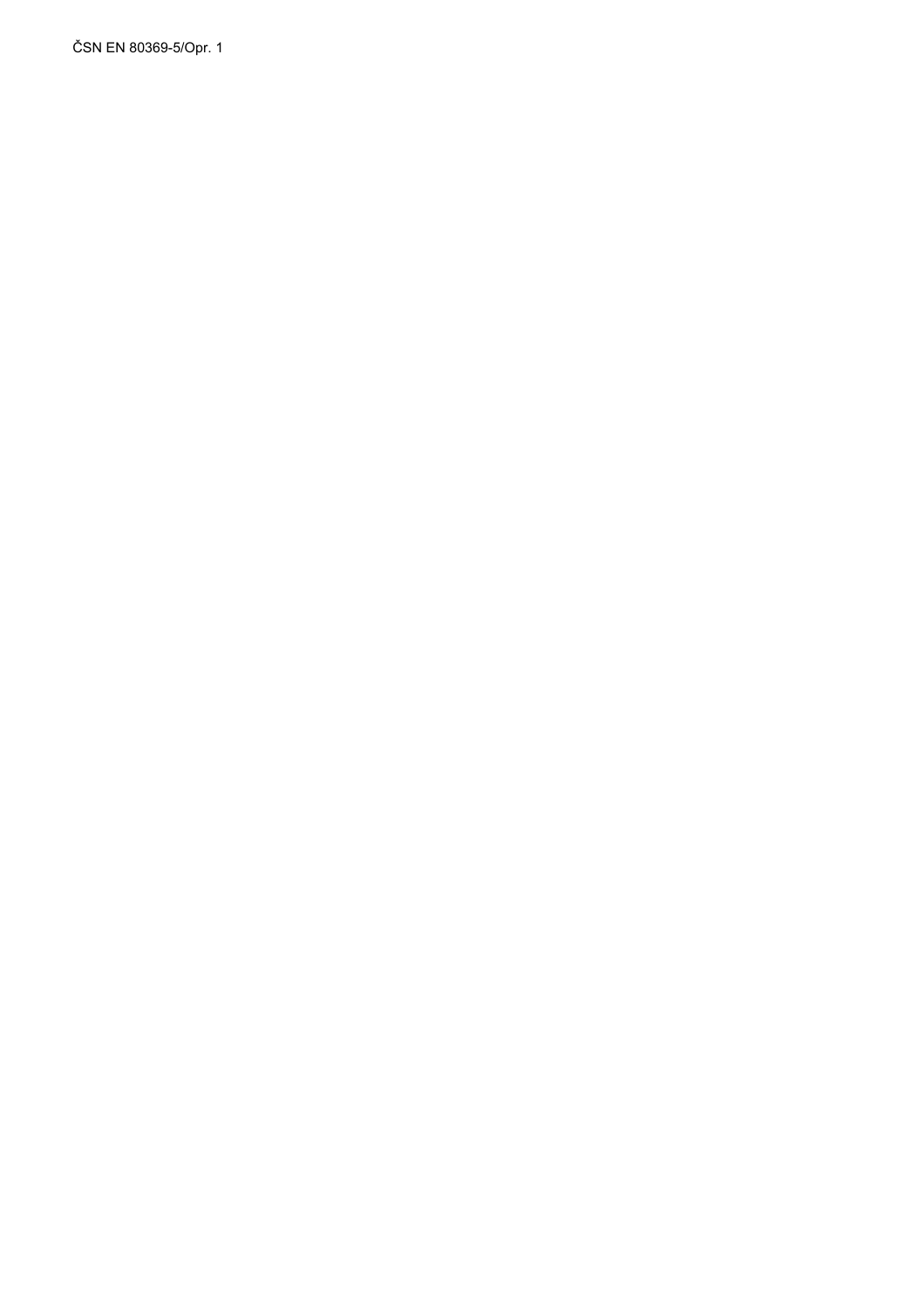# EUROPEAN STANDARD NORME EUROPÉENNE EUROPÄISCHE NORM

June 2021

ICS 11.040.20

English Version

### Small-bore connectors for liquids and gases in healthcare applications - Part 5: Connectors for limb cuff inflation applications (IEC 80369-5:2016/COR2:2021)

Raccords de petite taille pour liquides et gaz utilisés dans le domaine de la santé - Partie 5: Raccords destinés à des applications au gonflage de brassard (IEC 80369-5:2016/COR2:2021)

 Verbindungsstücke mit kleinem Durchmesser für Flüssigkeiten und Gase in medizinischen Anwendungen - Teil 5: Verbindungsstücke für Anwendungen mit aufblasbaren Manschettensystemen für Gliedmaßen (IEC 80369-5:2016/COR2:2021)

This corrigendum becomes effective on 25 June 2021 for incorporation in the English language version of the EN.



European Committee for Electrotechnical Standardization Comité Européen de Normalisation Electrotechnique Europäisches Komitee für Elektrotechnische Normung

**CEN-CENELEC Management Centre: Rue de la Science 23, B-1040 Brussels** 

© 2021 CEN/CENELEC All rights of exploitation in any form and by any means reserved worldwide for CEN national Members and for CENELEC Members.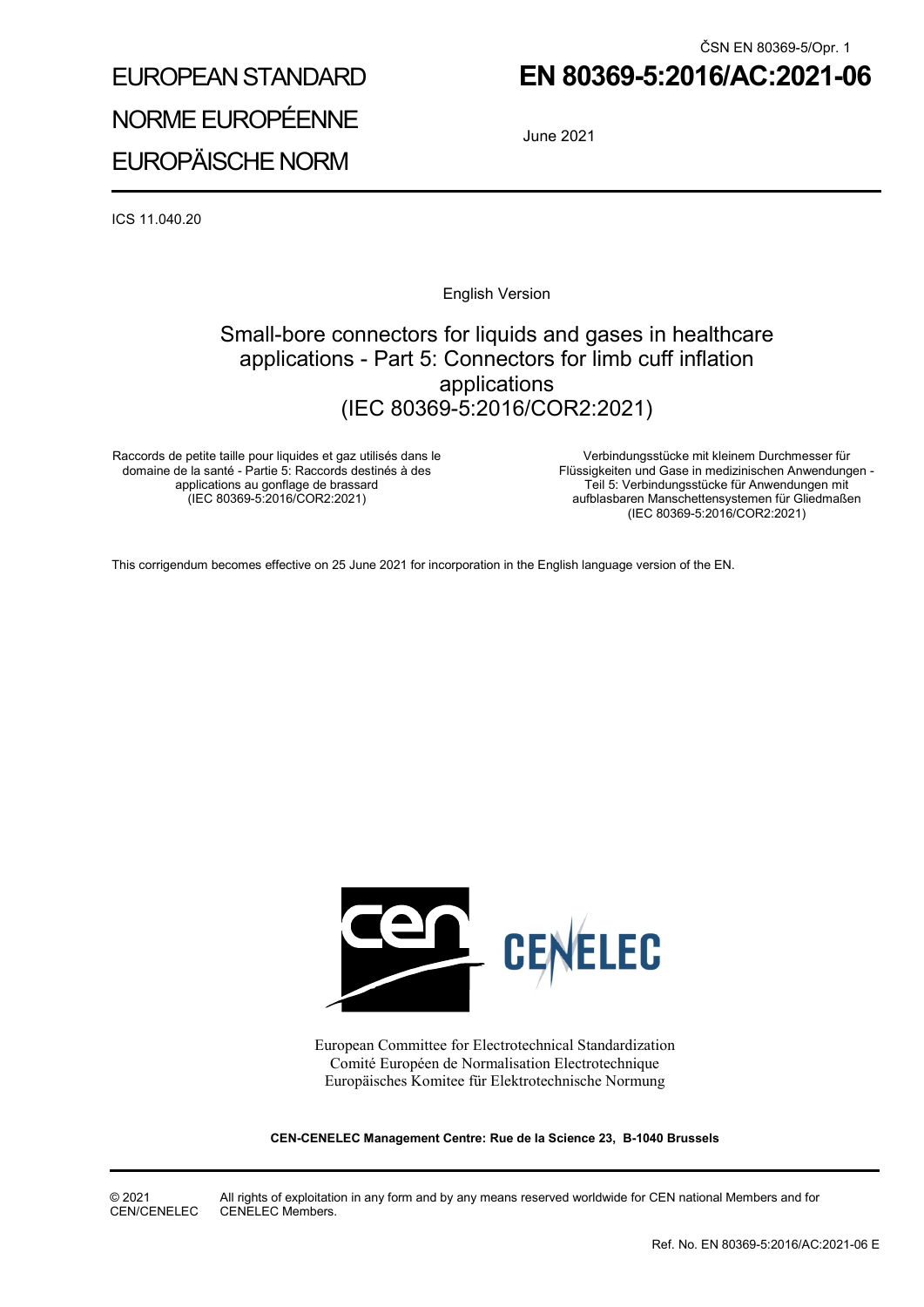EN 80369-5:2016/AC:2021-06

ČSN EN 80369-5/Opr. 1

### **Endorsement notice**

The text of the corrigendum IEC 80369-5:2016/COR2:2021 was approved by CENELEC as EN 80369-5:2016/AC:2021-06 without any modification.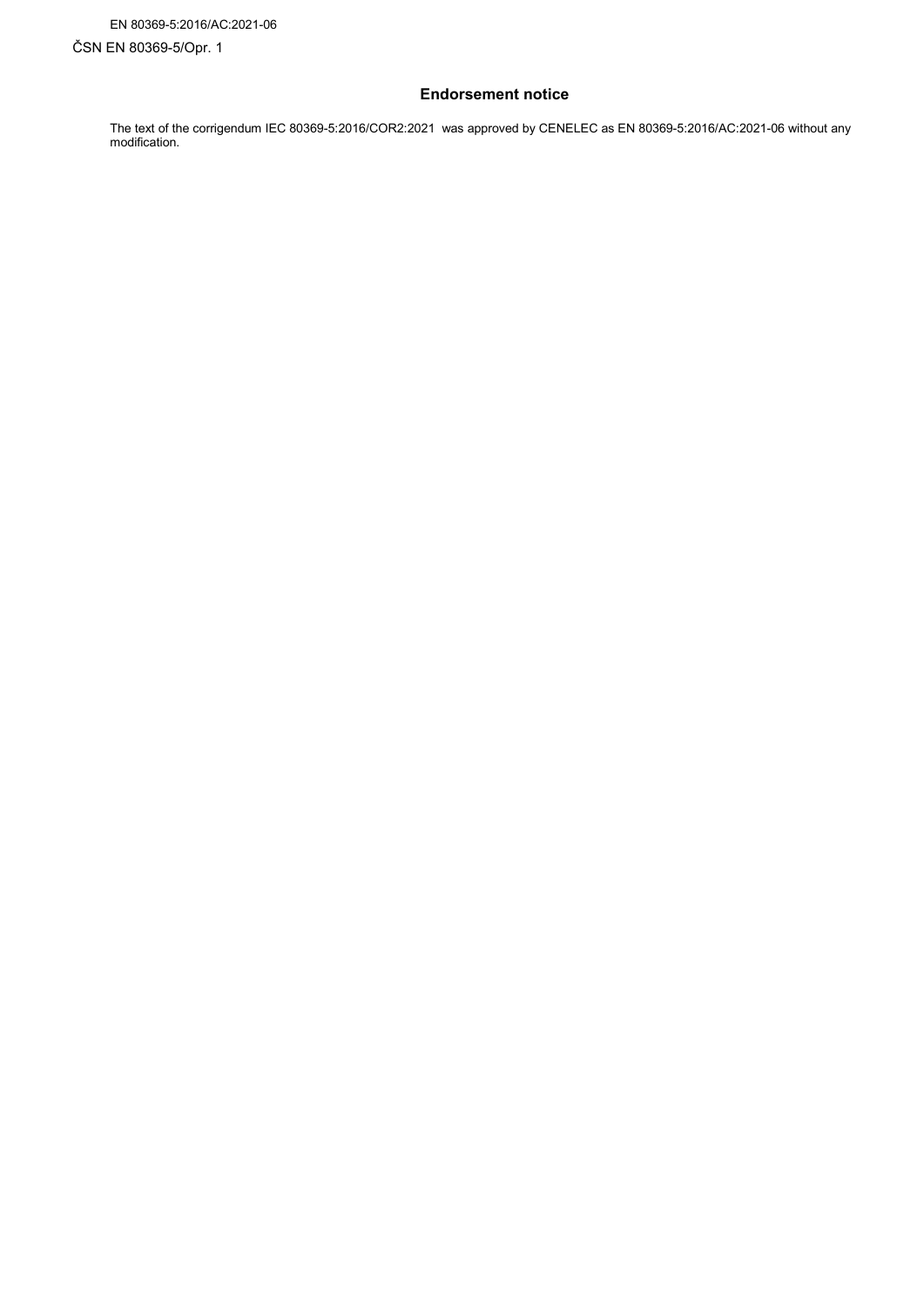IEC 80369-5:2016/COR2:2021 – 1 – © IEC 2021

## INTERNATIONAL ELECTROTECHNICAL COMMISSION COMMISSION ÉLECTROTECHNIQUE INTERNATIONALE

\_\_\_\_\_\_\_\_\_\_\_\_

**IEC 80369-5 Edition 1.0 2016-03**

**Small-bore connectors for liquids and gases in healthcare applications –** 

**Part 5: Connectors for limb cuff inflation applications**

**IEC 80369-5 Édition 1.0 2016-03**

**Raccords de petite taille pour liquides et gaz utilisés dans le domaine de la santé –** 

**Partie 5: Raccords destinés à des applications au gonflage de brassard**

### **CORRIGENDUM 2**

#### **Table B.2 – Female sphygmomanometer S1 SMALL-BORE CONNECTOR dimensions**

*Replace, in the minimum column of the row for reference ØW*, "10,060" *with* "9,750".

#### **Tableau B.2 – Dimensions du RACCORD DE PETITE TAILLE S1 de sphygmomanomètre femelle**

*Remplacer dans la colonne minimale de la ligne ØW*, "10,060" *par* "9,750".